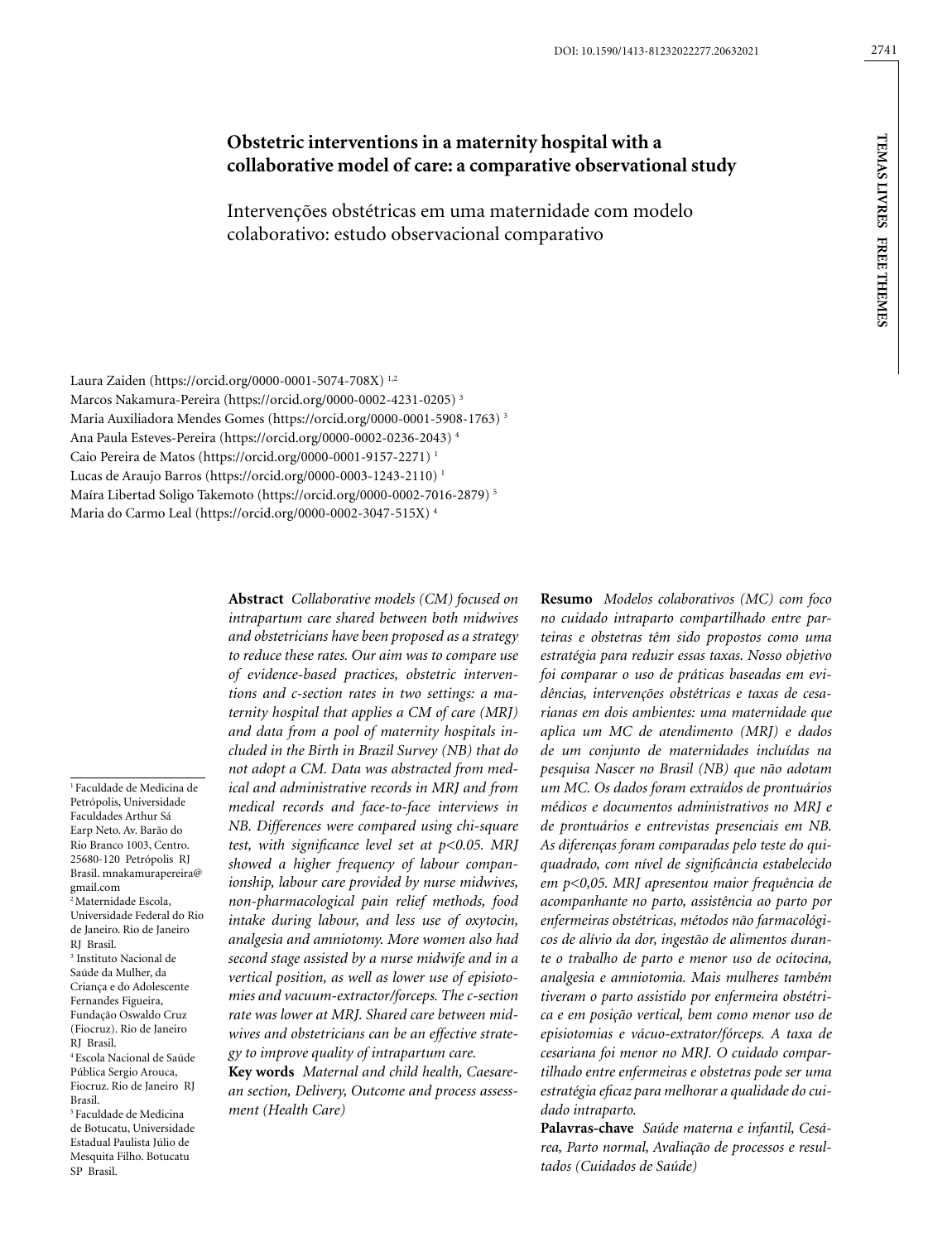## **Introduction**

In Brazil, an intensive use of interventions during labour and birth has been described $1-3$ . According to *Birth in Brazil* survey (NB), only 5.6% mixed obstetric risk women had a vaginal birth without any intervention in the country<sup>1</sup>. The high caesarean section rate (of 55.9% in 2018) is also another consequence of this highly interventionist model of care4 . Even though the full spectrum of clinical consequences of such higher caesarean sections rates are not completely understood, on an individual level it appears to be associated with higher maternal morbidity<sup>5,6</sup> and mortality7 , as well as with significant neonatal adverse effects when carried out before full term<sup>8</sup>, while also poses a burden on the healthcare system<sup>9,10</sup>.

During the last decades, the Brazilian Ministry of Health issued programs and guidelines focusing on improving obstetric care in the country<sup>11-13</sup>. In 2011, the federal government launched a national level program named *Stork Network* (RC) particularly targeting the public health care system<sup>12</sup>. RC specifically adopted the collaborative model (CM) of intrapartum care, which consists of involving nurse midwives and midwives in the intrapartum care of low-risk pregnant women, ensuring medical intervention when required<sup>14-17</sup>. Studies have demonstrated lower rates of caesarean sections and obstetric interventions, as well as increased use of non-pharmacological pain relief methods and greater satisfaction when care is provided by midwives<sup>18-20</sup>.

The present study aims to compare the adoption of evidence-based practices and caesarean section and obstetric interventions rates in a maternity hospital in Rio de Janeiro (MRJ) that adopts the CM of care since its foundation, following RC guidelines, with those in public maternity hospitals located in the Southeast region that were included in NB survey (carried out in 2011- 2012, when RC was not yet a national policy).

#### **Methods**

This is a comparative analysis of two settings with different models of intrapartum care: a maternity hospital belonging to the local health system of Rio de Janeiro city (MRJ), Brazil, and publicly funded maternity hospitals located in the Southeast region that were enrolled in the NB (MRJ was not part of the NB). The MRJ was chosen due to two key factors: i) the lower c-sec-

tion rate (18% in 2012 and 24% in 2013)4 compared to the national average for publicly funded deliveries  $(43\% \text{ between } 2011 \text{ and } 2012)^3$ ; ii) the adoption of a CM of intrapartum care since its foundation. In the MRJ CM, low-risk labour and births are primarily assisted by nurse midwives and rely on obstetricians only as a second line of care if complications emerge. Obstetricians are also the primary providers for women with known comorbidities or pre-established obstetric risk criteria.

#### **MRJ Setting**

A sample size to identify differences of 0.5% or more in obstetric interventions rates was initially calculated, using a 95% confidence interval and 80% statistical power. A minimum sample of 2,396 women were estimated and then increased by 5%, totalling 2,500 women. We performed a retrospective cohort study collecting data from January  $1^{st}$  to December 31 $^{st}$ , 2018, when 5,450 women gave birth at a gestational age of ≥22 weeks and/or weight at birth of ≥500 g at MRJ – same eligibility criteria used in NB<sup>21,22</sup>.

We selected the 2,500 women using simple random sampling from a database including all 5,450 women. Data was collected from the maternity ward electronic medical records system and when needed confirmed against information from administrative records kept in the labour and delivery room (L&D) containing summary data from each normal birth and caesarean section. All information was collected from medical records, except for the presence of labour companionship, use of methods for pain relief and the birth position, which we obtained reviewing the L&D administrative records.

Among the 2,500 women in the sample, we were unable to abstract data from hospital records for 265 women (10.6%), once their medical records were numbered according to an older filing system and stored outside the hospital premises. 425 women had their medical records in this situation, from which we were able to recover the medical charts of 160. However, information on maternal age, skin colour, parity, mode of birth, gestational age, birth weight, and Apgar score were available for all women in the L&D administrative records.

Using the available information, we were able to adjust a logistic model and calculate a sample weight so that those 160 women represented the 425 women whose medical records were stored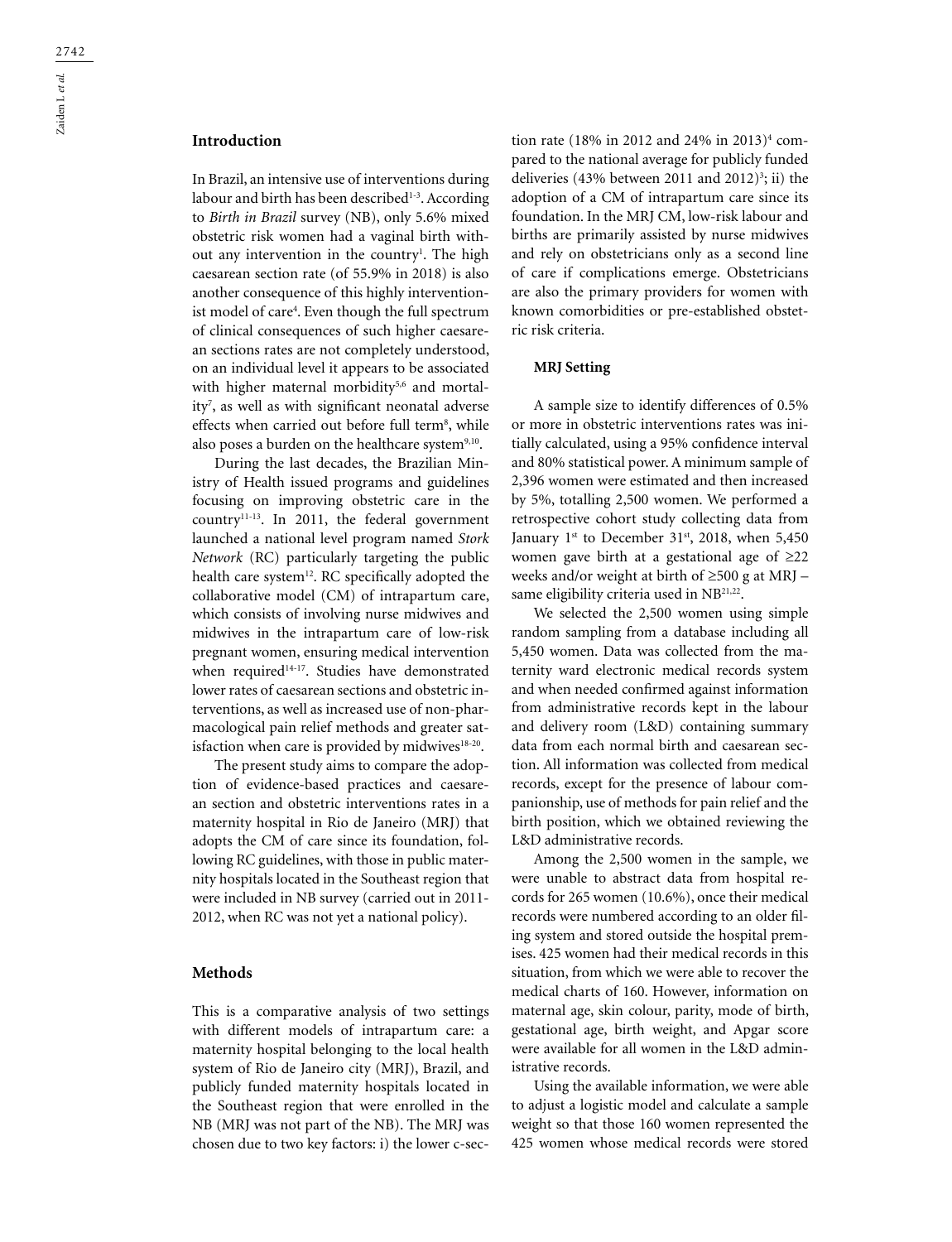outside the hospital premises. The other women were assigned a weight of "1". Another 48 women (1.9%) did not have their medical records reviewed for different reasons, therefore were excluded from the sample. The final weighted sample included 2,452 women.

## **Birth in Brazil Survey**

NB was a nationwide hospital-based survey carried out from February 2011 to October 2012, including 266 hospitals and 23,894 women from all regions of the country. The sample was selected in three stages. The criteria for hospitals were having attended ≥500 births in 2007, stratified by the five macro-regions of the country, location (State capital or not) and type of hospital funding (private, public, or mixed). On the second stage, a reverse sample method selected the number of days (minimum of seven) required to interview 90 postpartum women in each hospital. On the third stage, all women who delivered live babies in the hospital, regardless of weight and gestational age, or a stillbirth weighing over 500 g and/ or gestational age above 22 weeks were invited to participate. The sample weights were established by the inverse probability of including each postpartum woman in the sample. We applied a calibration process to ensure that the total estimates were equivalent to the number of births in hospitals with 500 or more births/year in 2011. Detailed information about methods were published elsewhere<sup>21,22</sup>.

The present analysis includes a subset of the NB database, comprised by postpartum women from the Southeast region whose births were funded by the public Brazilian Unified Public Health Care System ("SUS") (n=7,871). All variables in the present analysis were obtained from medical records, except for age, skin colour, education, history of prematurity, labour companionship, use of a non-pharmacological pain relief method, food intake during labour, and birth position, which were obtained during a face-to-face interview.

#### **Exposure variables**

Sociodemographic and obstetric variables included in the analysis were: age (10-19 years, 20-34 years, 35-39 years, >40 years); skin colour (white, black, brown, others); years of schooling  $(<8$  years, 8-10 years, 11-14 years, >15 years); number of previous births  $(0, 1-2, \geq 3)$ ; number of previous caesarean sections  $(0, 1, \geq 2)$ ; type of pregnancy (single, multiple); foetal presentation (cephalic, pelvic, anomalous, non-pelvic); highrisk pregnancy (yes/no); gestational age (<37 or ≥37 weeks); onset of labour (induced, spontaneous, caesarean section before labour); and mode of birth (vaginal, forceps/vacuum and caesarean section).

#### **Risk status**

We defined high-risk pregnancies as those in women who presented one or more of the following conditions: gestational hypertension/ pre-eclampsia, chronic hypertension, eclampsia, pre-gestational diabetes, gestational diabetes, severe chronic diseases, infection at the time of admission for childbirth (including urinary tract infection and other severe infections, such as chorioamnionitis and pneumonia), placental abruption, placenta previa, restricted intrauterine growth and foetal malformations. Women who did not have any of these conditions were considered low-risk.

#### **Robson Groups**

We classified all women into the 10 Robson Classification groups, using the subdivision of groups 2 and 4 to distinguish women who had induced labour (groups 2a and 4a) from those who had elective caesarean sections (groups 2b and 4b). We aggregated groups 6, 7 and 9 (pregnancies with non-cephalic presentation), due to their high rate of caesarean sections. In both samples, we considered that women went into labour if they reached at least 4 cm cervical dilation. We defined elective caesarean sections as those in women who did not go into labour and did not receive any method of labour induction.

### **Outcomes**

The outcomes variables related to intrapartum care were: labour companionship, labour care provided by a nurse midwife or midwife, presence of a partograph in the medical records, use of non-pharmacological methods for pain relief, food intake during labour, venous catheterization during labour, use of synthetic oxytocin, labour analgesia, amniotomy, birth assisted by a nurse midwife or midwife, birth position (vertical/non-vertical), episiotomy, and use of vacuum extractor/forceps.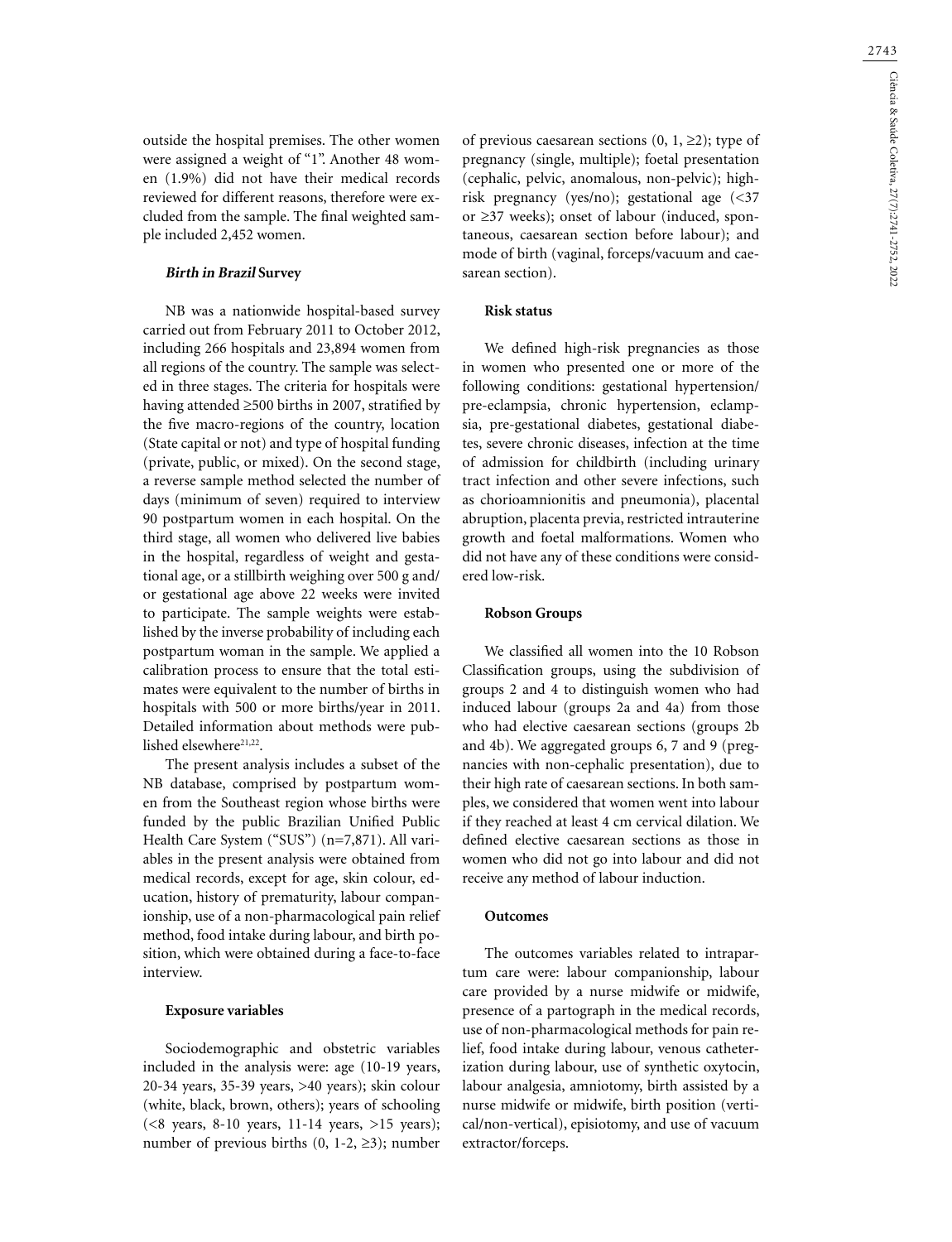#### **Statistical analysis**

To compare patient-level data from each setting, we used 95% confidence intervals and chisquare test p-values. All analyses considered the design effect weights of the NB survey, as well as the weighting of losses in the MRJ.

#### **Ethical considerations**

The survey at MRJ was approved by the institutional ethics committee under the register number CAAE: 00967118.7.3001.5279 on October 11th, 2018. Since it was a retrospective study and the data collection was restricted to medical charts and administrative records, a waiver of the Informed Consent Form (ICF) was requested and granted by the committee. NB survey ethical approval for all study procedures was obtained from the Public Health National School, Fiocruz Ethical Review Board, under the protocol 92/2010 on May 11<sup>th</sup>, 2010. Written informed consent from the postpartum woman was obtained prior to any data collection.

### **Results**

The survey included 10,324 postpartum women, 2,453 from MRJ and 7,871 from the Southeast region subsample of NB. Comparing the sociodemographic and obstetric variables of low-risk women, MRJ had a higher proportion of older women (≥35 years old), with black skin, higher education, nulliparous and without previous caesarean sections than those in the NB subsample (Table 1). These baseline differences were also found among high-risk women, with an emphasis on the doubled percentage of women ≥40 years old and the lower number of white women at MRJ compared to NB. However, in terms of obstetric characteristics, there were no significant differences in parity and number of previous caesarean sections between MRJ and NB high-risk postpartum women.

Table 2 compares the mode of birth and the characteristics of the intrapartum care, stratified by obstetric risk. In low-risk women, the percentage of caesarean sections at MRJ was lower when compared to NB (22.9% vs. 34.8%), with also a significant difference on the percentage of pre-labour c-sections (9.7% vs. 23.4%). The percentage of spontaneous onset of labour within this group was also higher at MRJ (79.3% vs. 28.3%). In terms of evidence-based practices and interventions during labour, there were significant differences for all of them, except for the presence of a complete partograph. MRJ showed a higher frequency of labour companionship, care provided by nurse midwives during labour, use of non-pharmacological pain relief methods, fluids and food intake during labour, and lower use of synthetic oxytocin, analgesia and amniotomy. There was a higher proportion of women who had a vaginal birth assisted by a nurse midwife and on a vertical position, in addition to less use of episiotomy and vacuum-extractor/forceps.

Among high-risk women, there was a lower percentage of c-sections (53.0% vs. 65.6%) and pre-labour c-sections (33.1% vs 49.2%) at MRJ. The difference in terms of spontaneous onset of labour was not that lower at MRJ, but the percentage of labour induction was much higher than observed in NB (31.2% vs. 18.5%). Most of the differences found for low-risk women were also seen in high-risk women, but there was an inversion in the care provided by nurse midwives during labour (first stage), with a lower percentage at MRJ. In the high-risk group, the rate of vaginal births attended by nurse midwives (second stage) was also lower at MRJ (7.6% vs. 25.5%). Even so, the percentage of deliveries in vertical or lateral positions was higher at MRJ, in addition to the much lower percentage of episiotomies (3.8% vs. 51.9%). Comparing low-risk with high-risk women at MRJ, we observed that there is no difference regarding the presence of a labour companionship, use of amniotomy, analgesia, episiotomy, and vacuum-extractor/forceps (Table 3).

Tables 4 and 5 display a comparison of caesarean section rates according to Robson Classification groups among low-risk and high-risk women. By assessing the distribution of the lowrisk obstetric population, a higher proportion of women in group 1 and a lower proportion within groups 2, 5 and 10 are observed at MRJ. The rates of caesarean sections at MRJ were different from those found in NB for the group of non-cephalic presentations (79.3% vs. 93.4%) and for groups 5 (49.3% vs. 74.0%) and 10 (1.9% vs. 23.6%). We identified relevant differences in the analysis of relative contributions. In NB, almost 70% of caesarean sections are concentrated in groups 2 and 5, whereas these groups represent just over 50% of caesarean sections at MRJ. The contribution of group 1 is greater at MRJ (21.4% vs. 6.8%), whereas the contribution of group 10 is greater in NB (0.5% vs. 5.0%).

When assessing the distribution of the highrisk obstetric population in the Robson groups, we observed similar proportions at MRJ and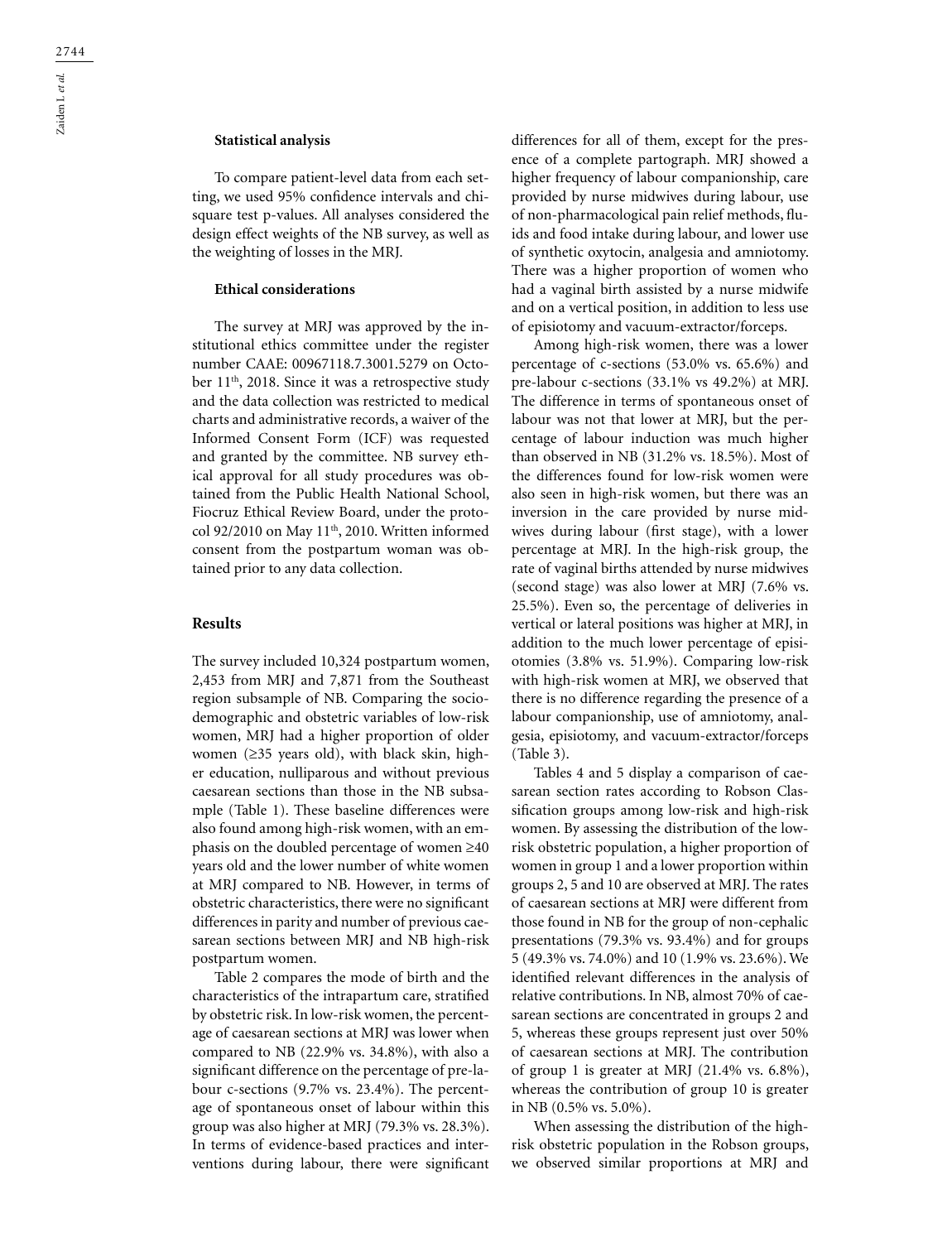|                              |                         | Low-risk women |                        |               |                            |                        |               |                      |               |                            |
|------------------------------|-------------------------|----------------|------------------------|---------------|----------------------------|------------------------|---------------|----------------------|---------------|----------------------------|
|                              | NB                      |                | <b>MRJ</b>             |               |                            | <b>NB</b>              |               | <b>MRJ</b>           |               |                            |
|                              | $\mathbf n$<br>(5, 842) | $\frac{0}{0}$  | $\mathbf n$<br>(1,895) | $\frac{0}{0}$ | $p-$<br>value <sup>a</sup> | $\mathbf n$<br>(2,029) | $\frac{0}{0}$ | $\mathbf n$<br>(557) | $\frac{0}{0}$ | $p-$<br>value <sup>a</sup> |
| Age                          |                         |                |                        |               |                            |                        |               |                      |               |                            |
| 10-19 years                  | 1,270                   | 21.7           | 343                    | 18.4          | 0.002                      | 290                    | 14.3          | 58                   | 10.4          | 0.001                      |
| $20-34$ years                | 4,169                   | 71.4           | 1,365                  | 73.0          |                            | 1,442                  | 71.0          | 389                  | 69.8          |                            |
| 35-39 years                  | 324                     | 5.5            | 130                    | 7.0           |                            | 248                    | 12.2          | 83                   | 14.8          |                            |
| $\geq$ 40 years              | 79                      | 1.4            | 32                     | 1.7           |                            | 49                     | 2.4           | 27                   | 4.9           |                            |
| Skin colour                  |                         |                |                        |               |                            |                        |               |                      |               |                            |
| White                        | 1,955                   | 33.5           | 648                    | 34.9          | < 0.001                    | 666                    | 32.8          | 138                  | 24.8          | < 0.001                    |
| Black                        | 586                     | 10.0           | 258                    | 13.9          |                            | 262                    | 12.9          | 99                   | 17.7          |                            |
| Brown                        | 3,213                   | 55.0           | 935                    | 50.4          |                            | 1,076                  | 53.0          | 319                  | 57.3          |                            |
| Others                       | 84                      | 1.4            | 16                     | 0.9           |                            | 26                     | 1.3           | $\mathbf{1}$         | 0.2           |                            |
| Education (years)            |                         |                |                        |               |                            |                        |               |                      |               |                            |
| $<8$ years                   | 1,436                   | 24.7           | 232                    | 12.6          | < 0.001                    | 506                    | 24.9          | 65                   | 11.7          | < 0.001                    |
| 8-10 years                   | 1,792                   | 30.8           | 691                    | 37.4          |                            | 610                    | 30.1          | 186                  | 33.4          |                            |
| 11-14 (middle school)        | 2,425                   | 41.7           | 835                    | 45.2          |                            | 846                    | 41.7          | 284                  | 51.0          |                            |
| $\geq$ 15 (higher education) | 166                     | 2.9            | 91                     | 4.9           |                            | 68                     | 3.3           | 22                   | 3.9           |                            |
| Previous births              |                         |                |                        |               |                            |                        |               |                      |               |                            |
| $\boldsymbol{0}$             | 2,627                   | 45.0           | 968                    | 51.1          | < 0.001                    | 894                    | 44.0          | 233                  | 41.9          | 0.215                      |
| $1 - 2$                      | 2,638                   | 45.2           | 805                    | 42.5          |                            | 873                    | 43.0          | 261                  | 46.9          |                            |
| $\geq$ 3                     | 577                     | 9.9            | 122                    | 6.4           |                            | 262                    | 12.9          | 62                   | 11.2          |                            |
| Previous C-sections          |                         |                |                        |               |                            |                        |               |                      |               |                            |
| $\boldsymbol{0}$             | 4,707                   | 80.6           | 1,596                  | 84.2          | 0.004                      | 1,487                  | 73.3          | 402                  | 72.1          | 0.331                      |
| $\mathbf{1}$                 | 828                     | 14.2           | 235                    | 12.4          |                            | 391                    | 19.3          | 103                  | 18.6          |                            |
| >2                           | 306                     | 5.2            | 65                     | 3.4           |                            | 151                    | 7.5           | 52                   | 9.3           |                            |

**Table 1**. Sociodemographic and obstetric characteristics in NB and MRJ samples according to obstetric risk

Source: Authors.

NB for most groups. However, when evaluating the subcategories of group 2, we noticed a higher percentage of women in group 2a (induction of labour) at MRJ in relation to NB (14.5% vs. 7.8%). Likewise, group 4a was also more prevalent at MRJ (9.9% vs. 5.8%). The MRJ caesarean rates were significantly lower in groups 1 (20.9% vs. 41.1%), 2 (62.6% vs. 83.5%) and 8 (72.7% vs. 100%). Both at MRJ and NB, the groups that most contributed to the total number of caesarean sections were groups 5, 2 and 10, with the contribution of group 5 being proportionally greater at MRJ and the contribution of group 2 slightly higher in NB.

## **Discussion**

In recent years, we have seen a transition in the obstetric model of care in the country. Although caesarean sections rates are still high, we have seen improvement in the management of labour and childbirth both in public and private sectors<sup>23</sup>. Our analysis showed significant differences between the two samples, which may be attributed to either the model of care adopted in each setting or some potential changes between data collection periods (NB in 2011-2012 and MRJ in 2018). The use of evidence-based practices and interventions during labour and childbirth in the MRJ was much higher than on the Southeast NB subsample. A study evaluating maternity hospitals that were part of the RC project in 2017 observed that evidence-based practices were still below the recommended level in the Southeast region. Only 60.7% of patients used non-pharmacological methods for pain relief and only 49.7% could eat during labor<sup>23</sup>. Despite these figures surpass those seen in the NB study subsample, the MRJ rates were higher than the ones ob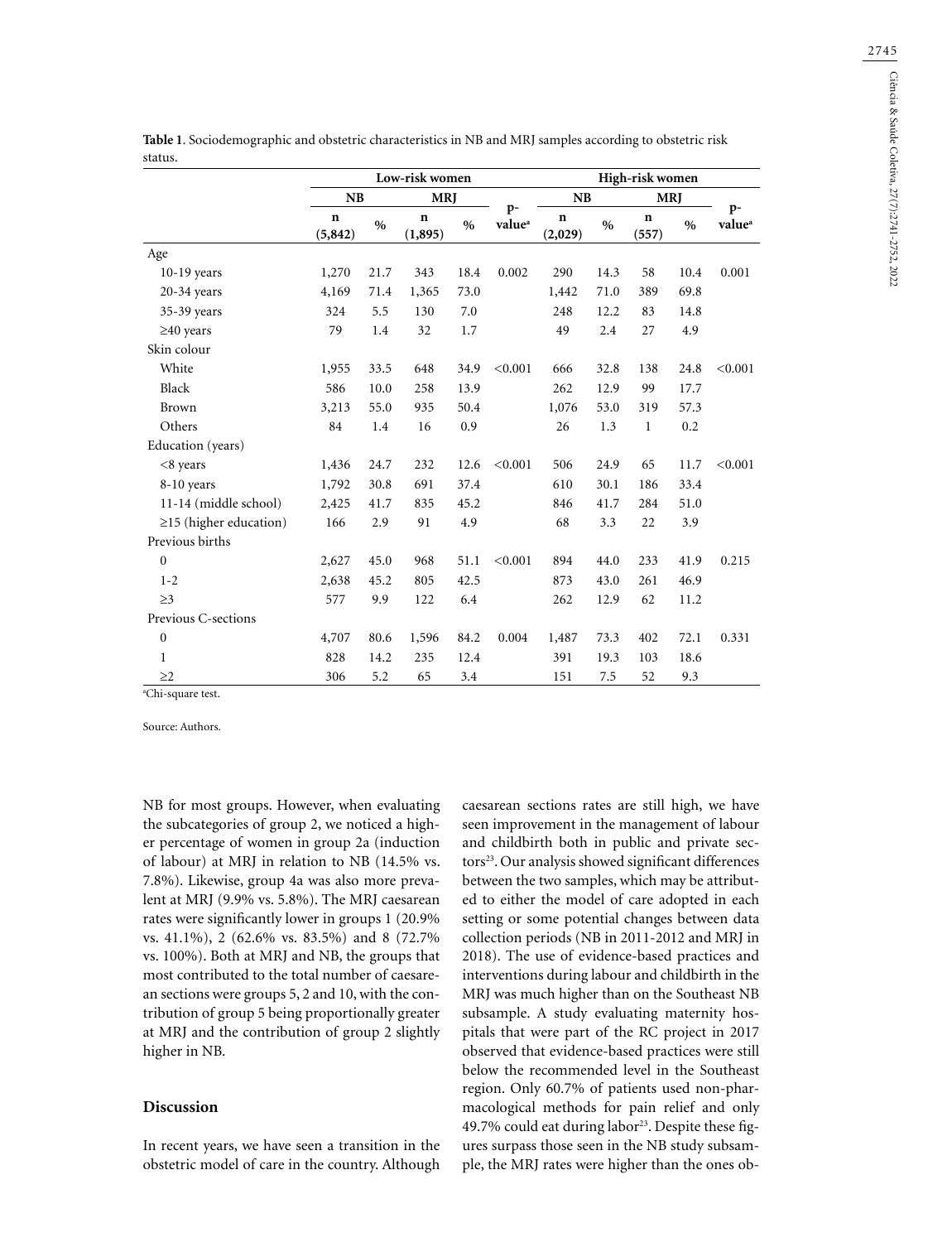Zaiden L *et al.*

|                                                           | Low-risk women (RH) |           |             |            |                    | High-risk women (AR) |           |             |            |                    |  |  |
|-----------------------------------------------------------|---------------------|-----------|-------------|------------|--------------------|----------------------|-----------|-------------|------------|--------------------|--|--|
|                                                           |                     | NB        |             | <b>MRJ</b> | $p-$               |                      | NB        |             | <b>MRJ</b> | $p-$               |  |  |
|                                                           | n                   | $\%$      | $\mathbf n$ | $\%$       | value <sup>a</sup> | $\mathbf n$          | $\%$      | $\mathbf n$ | $\%$       | value <sup>a</sup> |  |  |
| Type of birth                                             | [5, 842]            | $[100.0]$ | [1, 895]    | [100.0]    |                    | [2,029]              | [100.0]   | $[557]$     | $[100.0]$  |                    |  |  |
| Vaginal birth                                             | 3,810               | 65.2      | 1,460       | 77.1       | < 0.001            | 698                  | 34.4      | 262         | 47,0       | < 0.001            |  |  |
| Intrapartum caesarean or<br>with attempted induction      | 665                 | 11.4      | 251         | 13.2       |                    | 998                  | 49.2      | 111         | 19.9       |                    |  |  |
| Caesarean without labour<br>or attempted induction        | 1,367               | 23.4      | 184         | 9.7        |                    | 334                  | 16.4      | 184         | 33.1       |                    |  |  |
| Labour onset                                              | [5,842]             | [100.0]   | [1,895]     | [100.0]    |                    | [2,029]              | [100.0]   | $[557]$     | [100.0]    |                    |  |  |
| Spontaneous                                               | 3,407               | 58.3      | 1,503       | 79.3       | < 0.001            | 657                  | 32.4      | 199         | 35.7       | < 0.001            |  |  |
| Successfully or<br>unsuccessfully induced                 | 1,068               | 18.3      | 208         | 11.0       |                    | 374                  | 18.5      | 174         | 31.2       |                    |  |  |
| Without labour and<br>induction                           | 1,367               | 23.4      | 184         | 9.7        |                    | 998                  | 49.2      | 184         | 33.1       |                    |  |  |
| Management during labour<br>on the hospital               | [4, 111]            | [100.0]   | [1,630]     | [100.0]    |                    | [890]                | [100.0]   | $[321]$     | [100.0]    |                    |  |  |
| Companion during<br>labour                                | 2,150               | 52.3      | 1,597       | 97.9       | < 0.001            | 396                  | 44.5      | 310         | 96.6       | < 0.001            |  |  |
| Care provided by nurse/<br>nurse midwife                  | 1,678               | 40.8      | 946         | 58.0       | < 0.001            | 342                  | 38.4      | 36          | 11.2       | < 0,001            |  |  |
| Complete partograph on<br>medical records                 | 2,810               | 68.4      | 1,114       | 68.3       | 0.987              | 579                  | 65.1      | 174         | 54.2       | 0.001              |  |  |
| Use of non-<br>pharmacological methods<br>for pain relief | 1,632               | 39.7      | 1,161       | 71.2       | < 0.001            | 332                  | 37.3      | 166         | 51.7       | < 0.001            |  |  |
| Allowed to eat or drink                                   | 1,620               | 39.4      | 1,495       | 97.2       | < 0.001            | 346                  | 38.9      | 284         | 88.5       | < 0.001            |  |  |
| Use of peripheral<br>intravenous catheter                 | 2,872               | 69.9      | 417         | 25.6       | < 0.001            | 641                  | 72.0      | 158         | 49.2       | < 0.001            |  |  |
| Analgesia                                                 | 312                 | 7.6       | 87          | 5.3        | < 0.001            | 77                   | 8.7       | 22          | 6.9        | 0.009              |  |  |
| Use de synthetic oxytocin                                 | 2,261               | 55.0      | 354         | 21.7       | < 0.001            | 469                  | 52.7      | 103         | 32.1       | < 0.001            |  |  |
| Amniotomy                                                 | 1,613               | 53.8      | 151         | 19.0       | < 0.001            | 351                  | 51.5      | 46          | 21.4       | < 0.001            |  |  |
| Management of vaginal<br>birth                            | [3.800]             | [100.0]   | [1.460]     | [100.0]    |                    | $[698]$              | $[100.0]$ | $[262]$     | [100.0]    |                    |  |  |
| Companion during birth                                    | 1,669               | 43,9      | 1,424       | 97,3       | < 0,001            | 310                  | 44,4      | 249         | 95,0       | < 0,001            |  |  |
| Assisted by nurse/nurse<br>midwife                        | 900                 | 23,7      | 801         | 54,8       | < 0,001            | 178                  | 25,5      | 20          | 7,6        | < 0,001            |  |  |
| Vertical or lateral position                              | 105                 | 2,8       | 393         | 26,9       | < 0,001            | 21                   | 3,0       | 21          | 8,0        | 0,007              |  |  |
| Episiotomy                                                | 2,077               | 54,7      | 48          | 3,3        | < 0,001            | 362                  | 51,9      | 10          | 3,8        | < 0,001            |  |  |
| Use of vacuum extractor/<br>forceps                       | 179                 | 4,7       | 50          | 3,4        | 0,040              | 26                   | 3,7       | 11          | 4,2        | 0,730              |  |  |

**Table 2**. Type of birth, labour characteristics and intrapartum care variables in NB and MRJ samples.

a Chi-square test.

Source: Authors.

served in such study examining the impact of the RC program (71.2% and 91.7%, respectively).

A Brazilian federal law guarantees the presence of a chosen companion during labour and birth since 2005<sup>24</sup>. Nearly all patients in the MRJ had the presence of a labour companionship, regardless of pregnancy risk. This demonstrates the consolidation of this legal right in comparison to

what was observed at the time of the NB survey (52.3%) and even in comparison to a more recent period (86.2% of companions during birth in the Southeast region in  $2017)^{23}$ . Continuous support by a labour companionship is associated to a lower number of interventions during labour and birth, as well as lower caesarean section rates<sup>24-26</sup>, which may at least partially explain the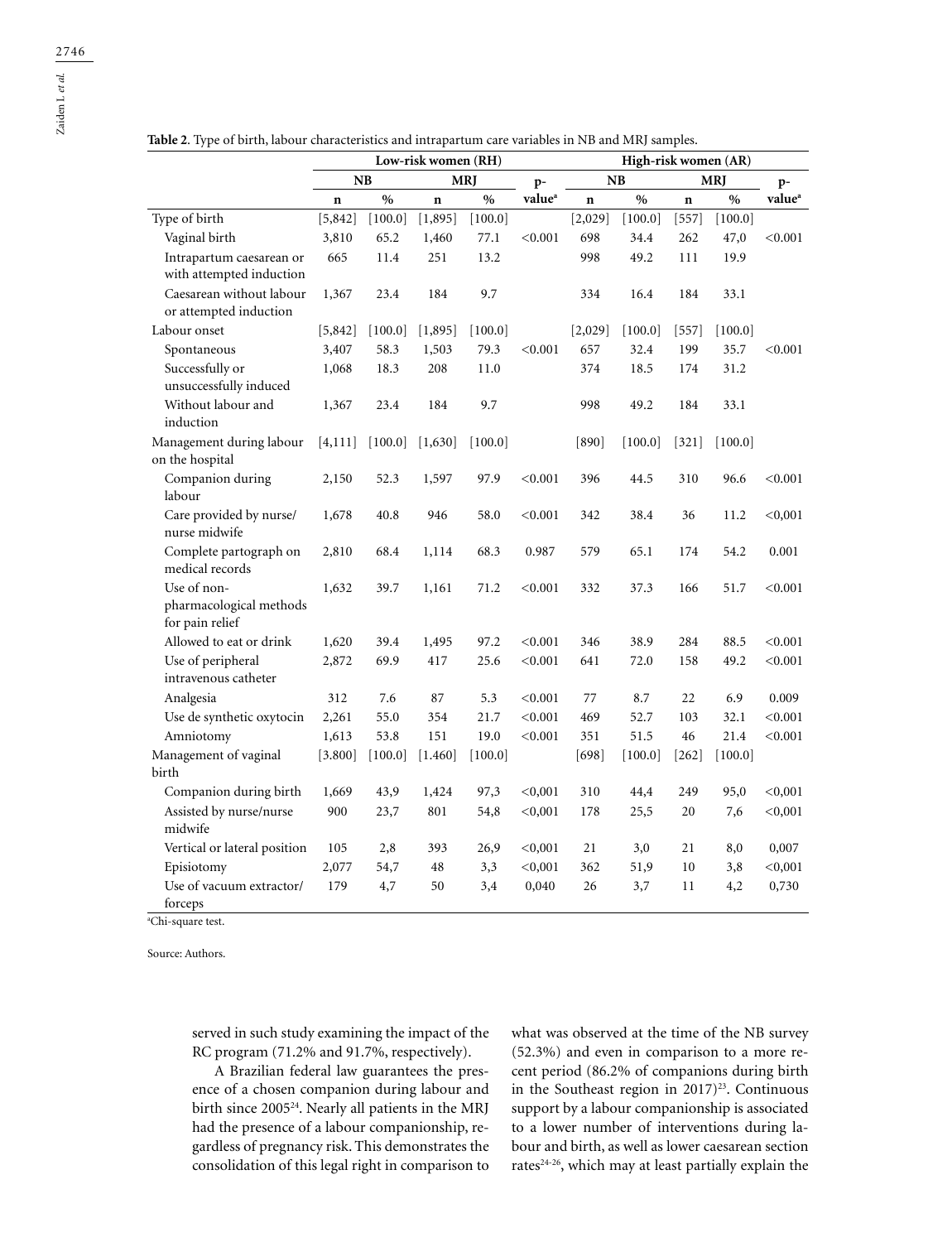|                                                           |             | MRJ low-risk MRJ high-risk |                      |
|-----------------------------------------------------------|-------------|----------------------------|----------------------|
|                                                           | $(n=1,895)$ | $(n=558)$                  | p-value <sup>a</sup> |
|                                                           | $\%$        | $\frac{0}{0}$              |                      |
| Type of birth                                             |             |                            |                      |
| Vaginal birth                                             | 77.2        | 47.0                       | < 0.001              |
| Intrapartum caesarean section or with attempted induction | 13.1        | 19.0                       |                      |
| Caesarean section without labour or attempted induction   | 9.7         | 33.0                       |                      |
| Labour onset                                              |             |                            |                      |
| Spontaneous                                               | 79.3        | 35.7                       | < 0.001              |
| Induced with or without success                           | 11.0        | 31.2                       |                      |
| No labour nor attempted induction                         | 9.7         | 33.0                       |                      |
| Management during labour in the hospital                  |             |                            |                      |
| Companion during labour                                   | 97.9        | 96.6                       | 0.107                |
| Care provided by nurse/nurse midwife                      | 58.0        | 11.2                       | < 0.001              |
| Complete partograph in medical records                    | 68.3        | 54.2                       | < 0.001              |
| Use of non-pharmacological methods for pain relief        | 71.2        | 51.7                       | < 0.001              |
| Allowed to eat or drink                                   | 97.2        | 89.9                       | < 0.001              |
| Use of peripheral venous catheter                         | 25.6        | 49.4                       | < 0.001              |
| Use of synthetic oxytocin                                 | 21.7        | 32.2                       | < 0.001              |
| Amniotomy                                                 | 19.0        | 21.4                       | 0.251                |
| Vaginal birth management                                  |             |                            |                      |
| Had a companion during vaginal birth                      | 97.3        | 94.7                       | < 0.001              |
| Assisted by nurse/nurse midwife                           | 54.8        | 7.6                        | < 0.001              |
| Analgesia                                                 | 3.6         | 5.7                        | 0.074                |
| Labour position                                           |             |                            |                      |
| Vertical or lateral decubitus                             | 26.9        | 8.0                        | < 0.001              |
| Semi-vertical                                             | 72.6        | 90.8                       |                      |
| Dorsal or lithotomic decubitus                            | 0.5         | 1.2                        |                      |
| Episiotomy                                                | 3.3         | 3.8                        | 0.386                |
| Use of vacuum extractor/forceps                           | 3.4         | 4.2                        | 0.100                |
| <sup>a</sup> Chi-square test.                             |             |                            |                      |

**Table 3**. Type of birth, labour characteristics and intrapartum care variables according to maternal risk at MRJ.

Source: Authors.

lower percentages of interventions at MRJ. Furthermore, the MRJ infrastructure has individual labour, birth and postpartum rooms, where the woman can stay since active labour till the immediate postpartum period, providing a private environment for women and their labour companions<sup>27</sup>.

The study also observed lower rates of synthetic oxytocin use among low-risk patients at MRJ (21.7%) in comparison with NB (55%). This difference persists even among high-risk patients at MRJ (32.2%). We also noticed lower use of amniotomies in low-risk and high-risk women. These differences seem to represent a paradigm shift in childbirth care, reflecting both the prioritization of childbirth as a physiological event according to RC guidelines and the recent changes in recommendations for the diagnosis of intrapartum dystocias<sup>28</sup>, after new studies have evidenced that normal labour progress is slower than perceived in the past<sup>27,29</sup>.

The use of labour analgesia, despite current recommendations of use upon patients' request<sup>27</sup>, was lower at MRJ among average and high-risk patients. The percentage of analgesia for all groups in both MRJ and NB was below 10%. The reduced frequency of labour analgesia in this setting could be attributed to the higher frequency of labour companionship and intrapartum care provided by nurse midwives (both associated with lower rates of epidurals<sup>18,26</sup>), as well as increased use of non-pharmacological pain relief methods. However, it is not possible to rule out that barriers to access labour analgesia may also play a role. Previous studies indicated fear of labour pain as one of the contributing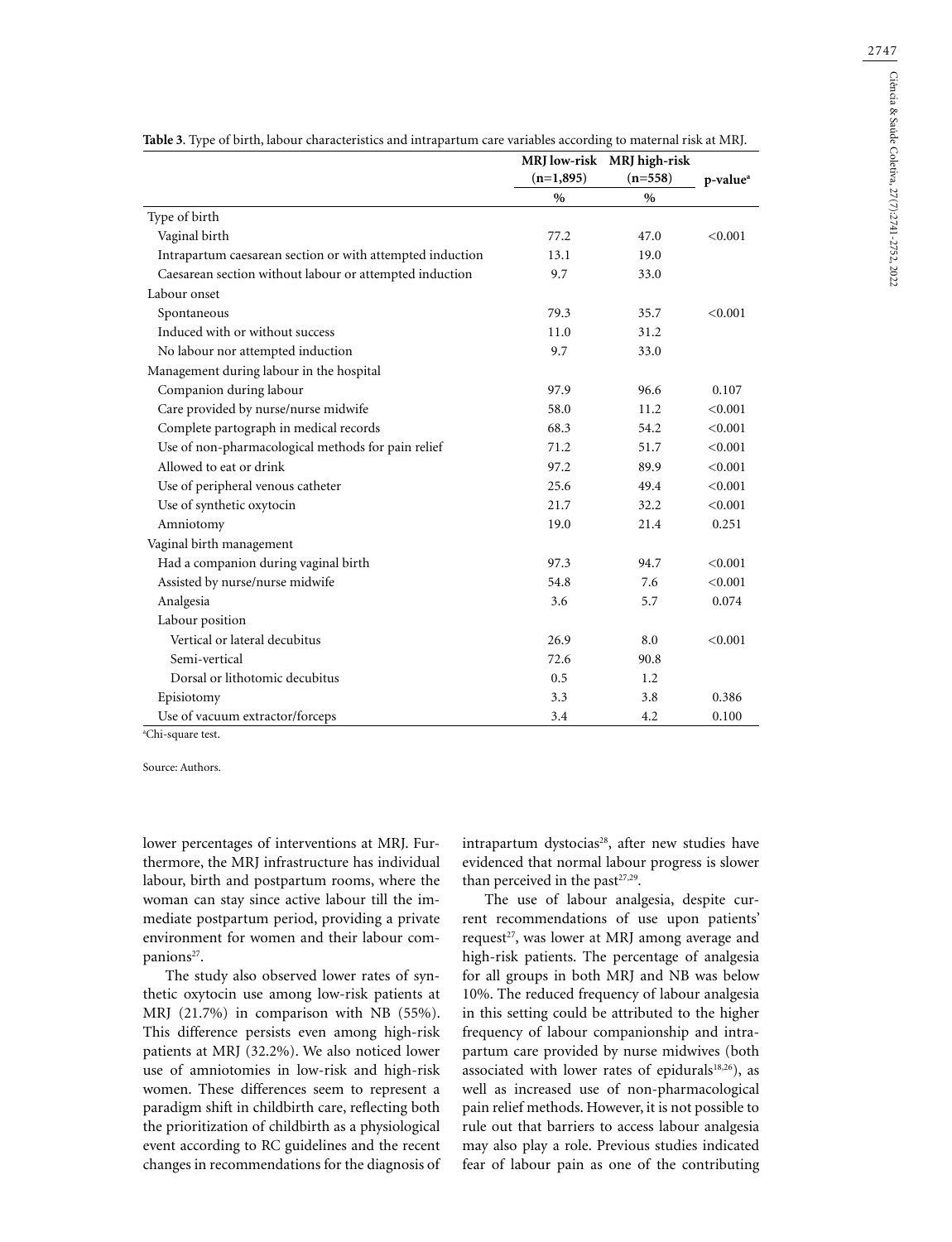**Table 4**. Distribution and rate of caesareans by Robson groups among low-risk women in NB and MRJ samples.

|                                                                                                                         |       |       | <b>NB</b>              |               |               |       |       | <b>MRJ</b>             |               |               |
|-------------------------------------------------------------------------------------------------------------------------|-------|-------|------------------------|---------------|---------------|-------|-------|------------------------|---------------|---------------|
|                                                                                                                         | All   | $\%$  | $\overline{\text{CS}}$ | $\frac{0}{0}$ | 95%CIa        | All   | $\%$  | $\mathbf{C}\mathbf{S}$ | $\frac{0}{0}$ | 95%CIa        |
| All groups                                                                                                              | 5,842 | 100.0 | 2,032                  | 34.8          | 31.1-38.7     | 1,895 | 100.0 | 435                    | 23.0          | 20.8-25.2     |
| 1 - Nulliparous, single cephalic<br>pregnancy, ≥37 weeks,<br>spontaneous labour                                         | 1,280 | 21.9  | 138                    | 10.8          | $7.7 - 14.8$  | 698   | 36,8  | 93                     | 13.3          | $11.0 - 16.0$ |
| 2 - Nulliparous, single cephalic<br>pregnancy, ≥37 weeks, induced<br>labour or CS before labour                         | 998   | 17.1  | 627                    | 62.9          | 53.2-71.5     | 170   | 9.0   | 102                    | 60,0          | 52.5-67.1     |
| 2a - Nulliparous, single cephalic<br>pregnancy, ≥37 weeks, induced<br>labour                                            | 577   | 9.9   | 206                    | 35,7          | 27.1-45.5     | 108   | 5.7   | 40                     | 37,0          | 28.5-46.5     |
| 3 - Multiparous, without previous<br>CS, single cephalic pregnancy, $\geq$ 37<br>weeks, spontaneous labour              | 1,460 | 25.0  | 41                     | 2,8           | $1.7 - 4.7$   | 489   | 25.8  | 9                      | 1,8           | $1.0 - 3.5$   |
| 4 - Multiparous, without previous<br>CS, single cephalic pregnancy,<br>≥37 weeks, induced labour or CS<br>before labour | 381   | 6.5   | 133                    | 34.9          | 27.2-43.6     | 78    | 4.1   | 33                     | 42.3          | 25.7-60.7     |
| 4a - Multiparous, without previous<br>CS, single cephalic pregnancy, $\geq$ 37<br>weeks, induced labour                 | 277   | 4.7   | 29                     | 10.5          | $7.0 - 15.4$  | 50    | 2,6   | 5                      | 10.0          | $4.0 - 22.7$  |
| 5 - Previous CS, single cephalic<br>pregnancy, ≥37 weeks                                                                | 1,060 | 18.2  | 785                    | 74.0          | 67.8-79.5     | 272   | 14,4  | 134                    | 49.3          | $42.3 - 56.3$ |
| 8 - All multiple pregnancies,<br>including previous CS                                                                  | 47    | 0.8   | 35                     | 73.7          | 56.2-87.0     | 22    | 1.2   | 16                     | 72.7          | 49.5-87.3     |
| 10 - All single cephalic<br>pregnancies, ≤36 weeks, including<br>previous CS                                            | 432   | 7.4   | 102                    | 23.6          | $17.1 - 32.0$ | 108   | 5.7   | $\overline{2}$         | 1.9           | $0.5 - 7.2$   |
| 6, 7 and 9 - All single non-cephalic<br>pregnancies                                                                     | 183   | 3.1   | 171                    | 93.4          | 89.5-96.9     | 58    | 3.1   | 46                     | 79.3          | 65.9-89.2     |

a Chi-square test.

Source: Authors.

factors for the choice of give birth by caesarean sections<sup>30,31</sup>. In this sense, greater publicization of pharmacological analgesia and improved access to this technology when needed could encourage the choice of vaginal birth by pregnant women.

Another relevant difference was noticed on episiotomy rates. Among women who gave birth vaginally at MRJ, 3.3% were subjected to episiotomy, opposed to 50% in NB. Routine episiotomies are associated with more severe complications such as haemorrhage, increased risk of 3rd and 4th degree perineal tears, as well as increased postpartum pain<sup>32</sup>. Even though recommendations to avoid routine episiotomies are prior to the NB survey, at that time more than 50% of women had such intervention. In 2017, there was a decrease to 31% in an analysis of RC maternity hospitals<sup>23</sup>, but still much higher than the rate seen at MRJ in 2018. It is important to note

that there is no difference in episiotomies among high-risk women (whose births are attended by doctors in more than 90% of cases) and low-risk women, showing that there is good adherence by the MRJ clinical staff to the restrictive episiotomy policy regardless of obstetric risk status and birth attendant.

This comparative analysis showed that at MRJ 58% and 55% of low-risk women received care during first and second stage, respectively, by a nurse midwife. These percentages were higher than those found in the NB survey. Previous studies have shown lower rates of interventions during labour when care is provided by non-physician providers<sup>14,18,19,33</sup>, which potentially explains the lower use of interventions and more frequent use of evidence-based practices on low-risk women (primarily attended by nurse midwives). However, among high-risk wom-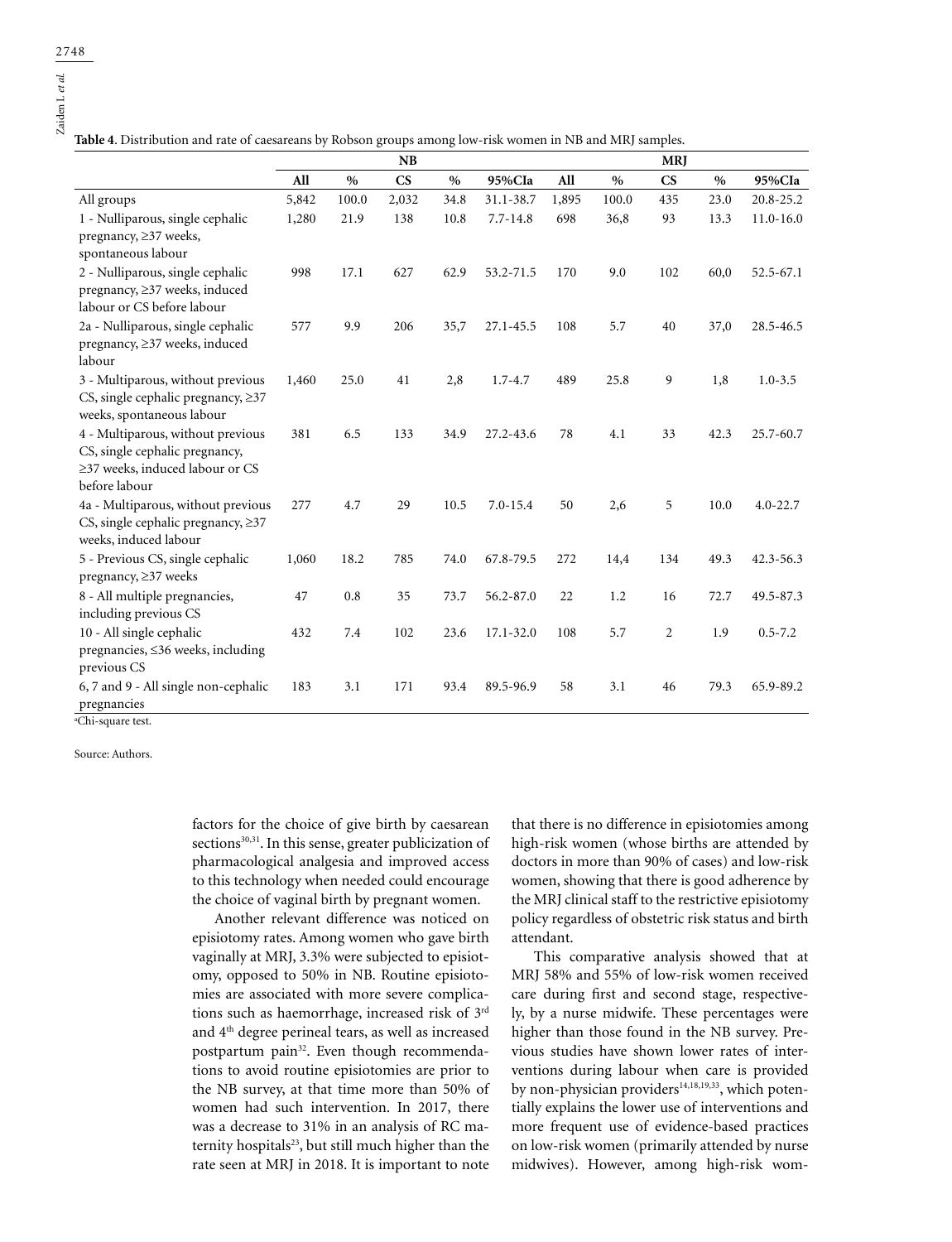|                                                                                                                      | NB    |       |                        |       |                    |     | <b>MRJ</b> |                        |         |                         |  |
|----------------------------------------------------------------------------------------------------------------------|-------|-------|------------------------|-------|--------------------|-----|------------|------------------------|---------|-------------------------|--|
|                                                                                                                      | All   | $\%$  | $\mathbf{C}\mathbf{S}$ | $\%$  | 95%CI <sup>a</sup> | All | $\%$       | $\mathbf{C}\mathbf{S}$ | $\%$    | 95%CI <sup>a</sup>      |  |
| All groups                                                                                                           | 2,029 | 100.0 | 1,331                  | 65.6  | 60.4-70.4          | 557 | 100.0      | 295                    | 53.0    | 48.2-57.7               |  |
| 1 - Nulliparous, single cephalic pregnancy,<br>$\geq$ 37 weeks, spontaneous labour                                   | 214   | 10.5  | 88                     | 41.1  | 32.4-51.7          | 67  | 12.0       |                        | 14 20.9 | 12.8-32.2               |  |
| 2 - Nulliparous, single cephalic pregnancy,<br>$\geq$ 37 weeks, induced labour or CS before<br>labour                | 430   | 21.2  | 359                    | 83.5  | 77.2-88.3          | 115 | 20.6       |                        |         | 72 62.6 53-4-71.0       |  |
| 2a - Nulliparous, single cephalic pregnancy,<br>≥37 weeks, induced labour                                            | 159   | 7.8   | 88                     | 55.3  | 43.5-66.9          | 81  | 14,5       |                        |         | 38 46.9 36.3-57.8       |  |
| 3 - Multiparous, without previous CS, single<br>cephalic pregnancy, $\geq$ 37 weeks, spontaneous<br>labour           | 272   | 13.4  | 28                     | 10.3  | $6.2 - 17.0$       | 66  | 11.8       | 5                      | 7.6     | $3.1 - 17.2$            |  |
| 4 - Multiparous, without previous CS, single<br>cephalic pregnancy, ≥37 weeks, induced<br>labour or CS before labour | 219   | 10.8  | 129                    | 58.9  | 48.8-68.0          | 70  | 12.6       |                        |         | 24 34.3 20.5-50.6       |  |
| 4a - Multiparous, without previous CS, single<br>cephalic pregnancy, ≥37 weeks, induced<br>labour                    | 118   | 5.8   | 28                     | 23.7  | 16.6-32.7          | 55  | 9,9        | 9                      | 16.4    | $6.0 - 36.7$            |  |
| 5 - Previous CS, single cephalic pregnancy,<br>$\geq$ 37 weeks                                                       | 462   | 22.8  | 397                    | 85.9  | 80.7-89.7          | 127 |            |                        |         | 22,8 109 85.8 78.3-91.0 |  |
| 8 - All multiple pregnancies, including<br>previous CS                                                               | 21    | 1.0   | 21                     | 100,0 |                    | 11  | 2.0        | 8                      | 72.7    | 41.4-91.0               |  |
| 10 - All single cephalic pregnancies, ≤36<br>weeks, including previous CS                                            | 308   | 15.2  | 216                    | 70,1  | 59.2-79.2          | 81  | 14.5       | 47                     |         | 58.0 46.2-69.6          |  |
| 6, 7 e 9 - All single non-cephalic pregnancies<br>*Chi-square test.                                                  | 103   | 5.1   | 93                     | 90.3  | 76.4-96.7          | 21  | 3,8        |                        |         | 16 76.2 47.8-93.3       |  |

**Table 5**. Distribution and rate of caesareans by Robson groups among high-risk women in the NB and MRJ samples.

Source: Authors.

en, only 11% and 7.6% were assisted by nurses during first and second stage of labour at MRJ, numbers even lower than those found in NB, and the differences in the use of evidence-based practices and interventions remained the same. These results indicate that at MRJ the use of evidence-based practices and interventions is not only linked to the provider attending labour or birth, but the model of care implemented in the institution.

The MRJ CM of care is characterized by woman-centred, integrated interdisciplinary work shared between both obstetricians and nurse midwives. This model creates a favourable setting for transformation of the relationships between different birth attendants and clinical practices, resulting in a low number of interventions, lower rates of caesarean sections and higher use of evidence-based practices. The CM builds standards for clinical practice across provider teams by establishing evidence-based protocols<sup>16,17</sup>.

The analysis of the distribution of low-risk women according to Robson groups reflects the care model implemented at MRJ, and the differences in relation to the NB survey. Nulliparous women with term pregnancies and cephalic presentation (Robson groups 1 and 2) accounted for 39% of the obstetric population in NB and were almost equally divided between groups 1 and 2. At MRJ, this percentage amounts to 46% of women, and group 1 is four times larger than group 2. The higher prevalence of group 1 to the detriment of group 2 reflects the lower use of early elective birth, either by induction of labour or pre-labour caesarean section.

The percentages of caesarean sections in groups 1, 2, 3, 4 and 8 among low-risk women at MRJ are similar to those of NB. However, we shall highlight the difference noticed in group 5, comprised of women with full-term pregnancies, cephalic presentation and at least one previous caesarean section. Over the years, there has been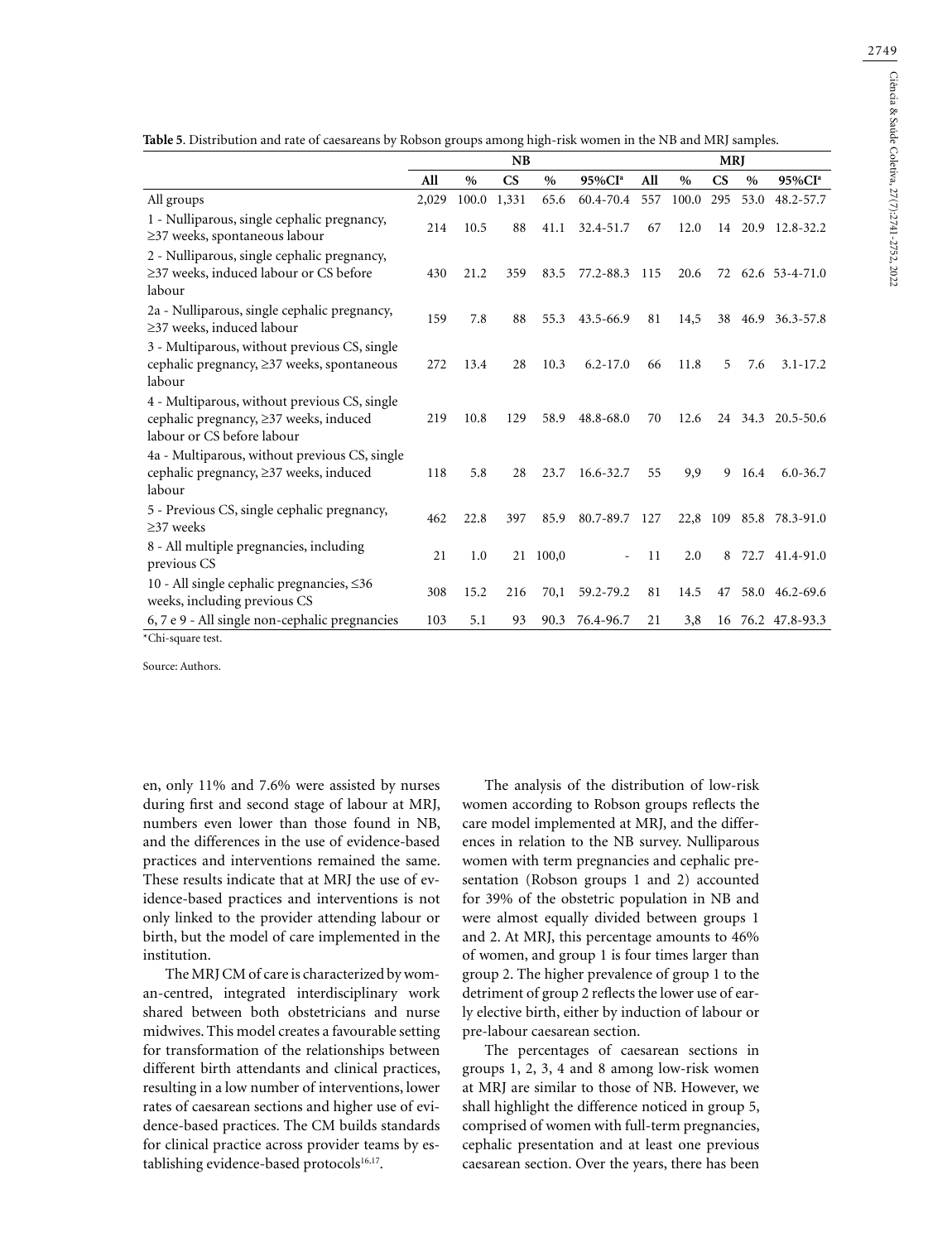$\frac{2750}{\text{23.2}}$ Zaiden L *et al.*

an increase in the contribution of group 5 to the caesarean section rates in Brazil and worldwide<sup>3,34</sup>. With the increase in caesarean rates globally, the number of women undergoing this surgery becomes more prevalent, increasing the susceptibility to repeating this mode of birth in future pregnancies<sup>34</sup>. Within this group, we can notice a caesarean section rate of less than 50% at MRJ, much lower than the rates found in NB (74%). Even if we added high-risk women, the percentage of caesarean sections within group 5 at MRJ would still be 60.9%, i.e., lower than the rates for low-risk women in NB, and similar to the 61% rate seen in France (where overall caesarean section rate is 20%)<sup>35</sup>. These results reflect a higher incentive to vaginal birth after caesarean section at MRJ.

Another fact that draws our attention is the difference in the percentage of caesarean sections in low-risk women within group 10, which includes pregnancies of cephalic preterm infants. In NB, the c-section rate for this group was 23%, while 2.9% at MRJ. This difference can be attributed to the higher percentage of spontaneous premature births at MRJ. However, the MRJ population has a higher level of education than that of NB and since spontaneous prematurity is related to social vulnerabilities, the reverse would be expected to occur<sup>36-38</sup>. Therefore, it is possible that this difference reflects different clinical practices towards women with preterm babies presenting at NB hospitals, such as greater use of labour induction for premature rupture of membranes or even pre-labour caesarean sections.

Concerning high-risk women, differences in c-section rates occurred in groups 1 and 2, where the rate of caesarean sections in group 1 at MRJ was half the rate on NB. In addition, in term pregnancies without labour at admission (groups 2 and 4), there was a higher frequency of labour induction in lieu of elective caesarean sections at MRJ. This data may be associated with well-established protocols for terminating pregnancies in patients with comorbidities, but clinically stable to allow labour induction<sup>39</sup>.

One of the limitations of the study was the time difference (7 years) between data collection periods. Obstetric care in the country has changed over time. In most recent studies, we noticed a reduction of inequities of childbirth care with greater use of evidence-based practices and a reduction in the number of interventions<sup>40</sup>. However, the large time gap between the samples allowed us to identify a change in the obstetric and sociodemographic profile of women, through the increase in education and higher proportion of primiparous women in 2018. These changes were also seen in cohort studies carried out in the South region of the country, showing an increased number of deliveries in primiparous women and a longer interval between pregnancies. These findings were significant regardless of skin colour and social class, with more robust differences between white women and higher family income<sup>41</sup>. Nevertheless, the caesarean section rates in the country barely changed in the period. In 2011, the year when the data collection for the NB study began, the overall caesarean sections rate in the Southeast region was 59.4%, while 58.4% in 20184 . Leal *et al*. 23 also did not show any relevant change in the caesarean section rates among publicly funded childbirths in the Southeast region between the NB survey and the *Rede Cegonha* assessment in 2017 (42.6% and 40.6%, respectively).

Our findings reinforce the feasibility of implementing collaborative models of care between midwives and obstetricians and their potential to improve care provided during labour and childbirth.

#### **Collaborations**

L Zaiden and M Nakamura-Pereira contributed to conceptualization, data acquisition, analysis, interpretation, writing the first draft of the manuscript and preparation of the final version. MAM Gomes contributed to conceptualization, analysis, and critical revision of the manuscript. AP Esteves-Pereira contributed to data curation; statistical analysis and writing the first draft of the manuscript. CP Matos and LA Barros contributed to data acquisition and critical revision of the manuscript. MLS Takemoto contributed to interpretation of data and preparation of the final version of the manuscript. MC Leal contributed to cconceptualization, funding acquisition, and critical revision of the manuscript. All authors approved the final version.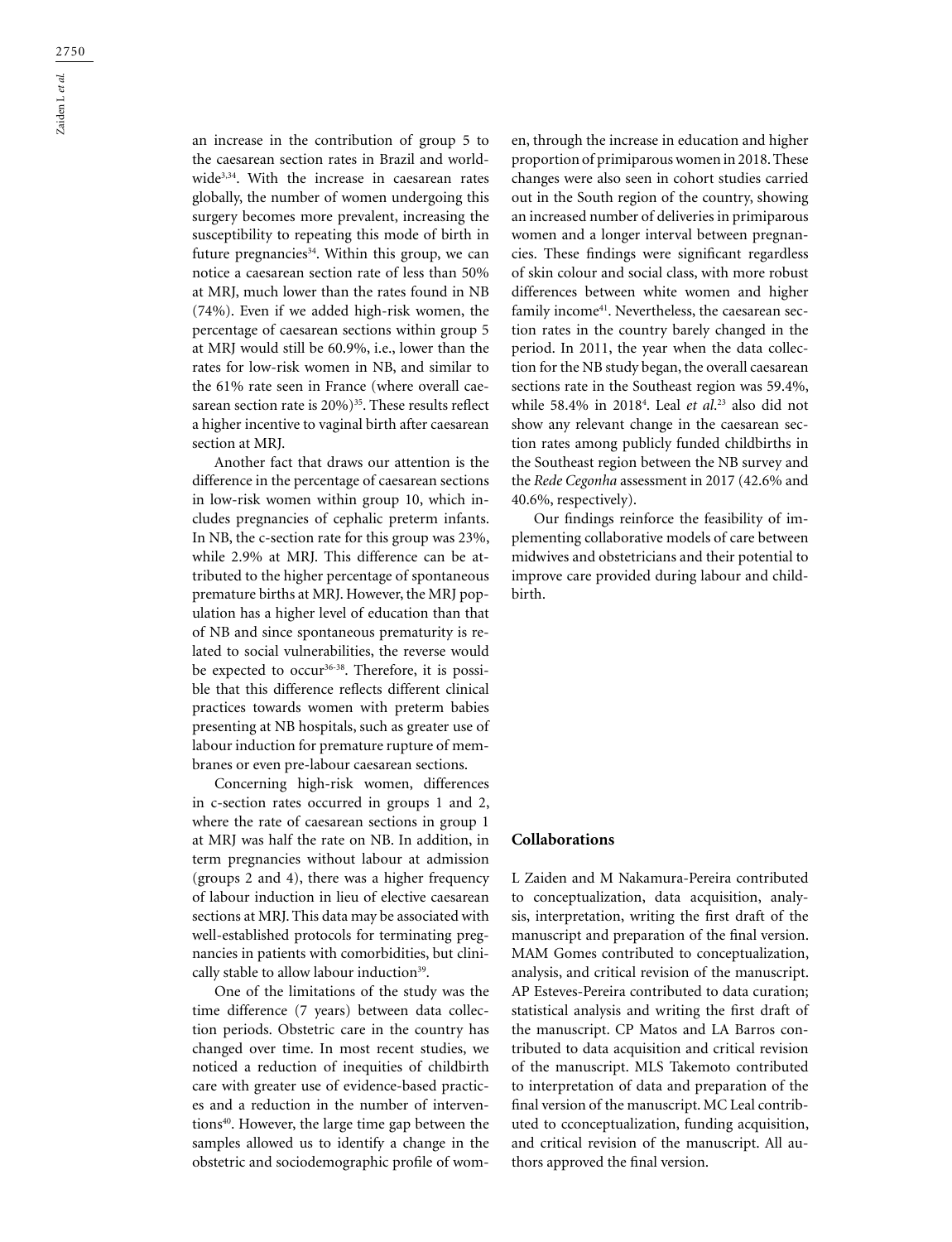2751

## **Funding**

*Birth in Brazil* study was supported by the Conselho Nacional de Desenvolvimento Científico e Tecnológico (CNPq); the Escola Nacional de Saúde Pública, Fundação Oswaldo Cruz (INOVA Project); and the Fundação de Amparo à Pesquisa do Estado do Rio de Janeiro (FAPERJ). The funding source had no involvement in study design; in the collection, analysis and interpretation of data; in the writing of the report; and in the decision to submit the article for publication.

### **References**

- 1. Leal MC, Pereira APE, Domingues RMSM, Theme Filha MM, Dias MAB, Nakamura-Pereira M, Bastos MH, Gama SGN. Intervenções obstétricas durante o trabalho de parto e parto em mulheres brasileiras de risco habitual. *Cad Saude Publica* 2014; 30(Supl. 1):S17-S47.
- 2. Moreira MEL, Gama SGN, Pereira APE, Silva AAM, Lansky S, Pinheiro RS, Gonçalves AC, Leal MC. Práticas de atenção hospitalar ao recém-nascido saudável no Brasil. *Cad Saude Publica* 2014; 30(Supl. 1):S128-S139.
- 3. Nakamura-Pereira M, Leal MC, Esteves-Pereira AP, Domingues RMSM, Torres JA, Dias MAB, Moreira ME. Use of Robson Classification to Assess Caesarean Section Rate in Brazil: The Role of Source of Payment for Childbirth. *Reprod Health* 2016; 13(Supl. 3):128.
- 4. Brasil. Ministério da Saúde (MS). DATASUS. *Sistema de Informações sobre Nascidos Vivos (SINASC) 2010* [Internet]. [acessado 2020 jun 18]. Disponível em: http://www.datasus.gov.br.
- 5. Liu S, Liston RM, Joseph KS, Heaman M, Sauve R, Kramer MS, Maternal Health Study Group of the Canadian Perinatal Surveillance System. Maternal mortality and severe morbidity associated with low-risk planned caesarean delivery versus planned vaginal delivery at term. *CMAJ* 2007; 176(4):455-460.
- 6. Silva JMP, Fonseca SC, Dias MAB, Izzo AS, Teixeira GP, Belfort PP. Conceitos, prevalência e características da morbidade materna grave, near miss, no Brasil: revisão sistemática. *Rev Bras Saude Mater Infant* 2018; 18(1):37-65.
- 7. Esteves-Pereira AP, Deneux-Tharaux C, Nakamura -Pereira M, Saucedo M, Bouvier-Colle MH, Leal MC. Caesarean Delivery and Postpartum Maternal Mortality: A Population-Based case Control Study in Brazil. *PLoS ONE* 2016; 11(4):e0153396.
- 8. Leal MC, Szwarcwald CL, Almeida PVB, Aquino EML, Barreto ML, Barros F, Victora C. Saúde Reprodutiva, materna, neonatal e infantil nos 30 anos do Sistema Único de Saúde (SUS). *Cien Saude Colet* 2018; 23(6):1915-1928.
- 9. Gibbons L, Belizán JM, Lauer JA, Bétran AP, Merialdi M, Althabe F. *The global numbers and costs of additionally needed and unnecessary caesarean sections performed per year: overuse as a barrier to universal coverage. Working Paper. World Health Report 2010*. Geneva: WHO; 2010.
- 10. Entringer AP, Gomes MASM, Costa ACC, Pinto M. Impacto orçamentário do parto vaginal espontâneo e da cesariana eletiva sem indicação clínica no Brasil. *Rev Panam Salud Publica* 2018; 42:e116.
- 11. Brasil. Ministério da Saúde (MS). Portaria/GM nº 569, de 1º de junho de 2000. Implantação do Programa de Humanização do pré-natal e nascimento. *Diário Oficial da União* 2000; 8 jun.
- 12. Brasil. Ministério da Saúde (MS). Portaria nº 1.459, de 24 de junho de 2011. Institui no âmbito do Sistema Único de Saúde – SUS – a Rede Cegonha. *Diário Oficial da União*; 2011.
- 13. Agência Nacional de Saúde Suplementar (ANS). *Caderno de Informação da Saúde Suplementar: beneficiários, operadoras e planos*. Rio de Janeiro: ANS; 2009.
- 14. Vogt SE, Silva KS, Dias MAB. Comparação de modelos de assistência ao parto em hospitais públicos. *Rev Saude Publica* 2014; 48(2):304-313.
- 15. Shaw-Battista J, Fineberg A, Boehler B, Skubic B, Woolley D, Tilton Z. Obstetrician and Nurse-Midwife Collaboration. Successful Public Health and Private Practice Partnership. *Obstet Gynecol* 2011;118(3):663- 672.
- 16. Smith DC. Midwife-Physician Collaboration: A Conceptual Framework for Interprofessional Collaborative Practice. *J Midwifery Womens Health* 2015; 60(2):128-139.
- 17. Avery MD, Montgomery O, Brandl-Salutz E. Essential Components of Successful Collaborative Maternity Care Models. The ACOG-ACNM Project. *Obstet Gynecol Clin N Am* 2012; 39(3):423-434.
- 18. Sandall J, Soltani H, Gates S, Shennan A, Devane D. Midwife-led Continuity models versus olther models of care for chilbearing women (Review). Cochrane Database of Systematic Reviews. *Cochrane Database Syst Rev* 2016; 4(4):CD004667.